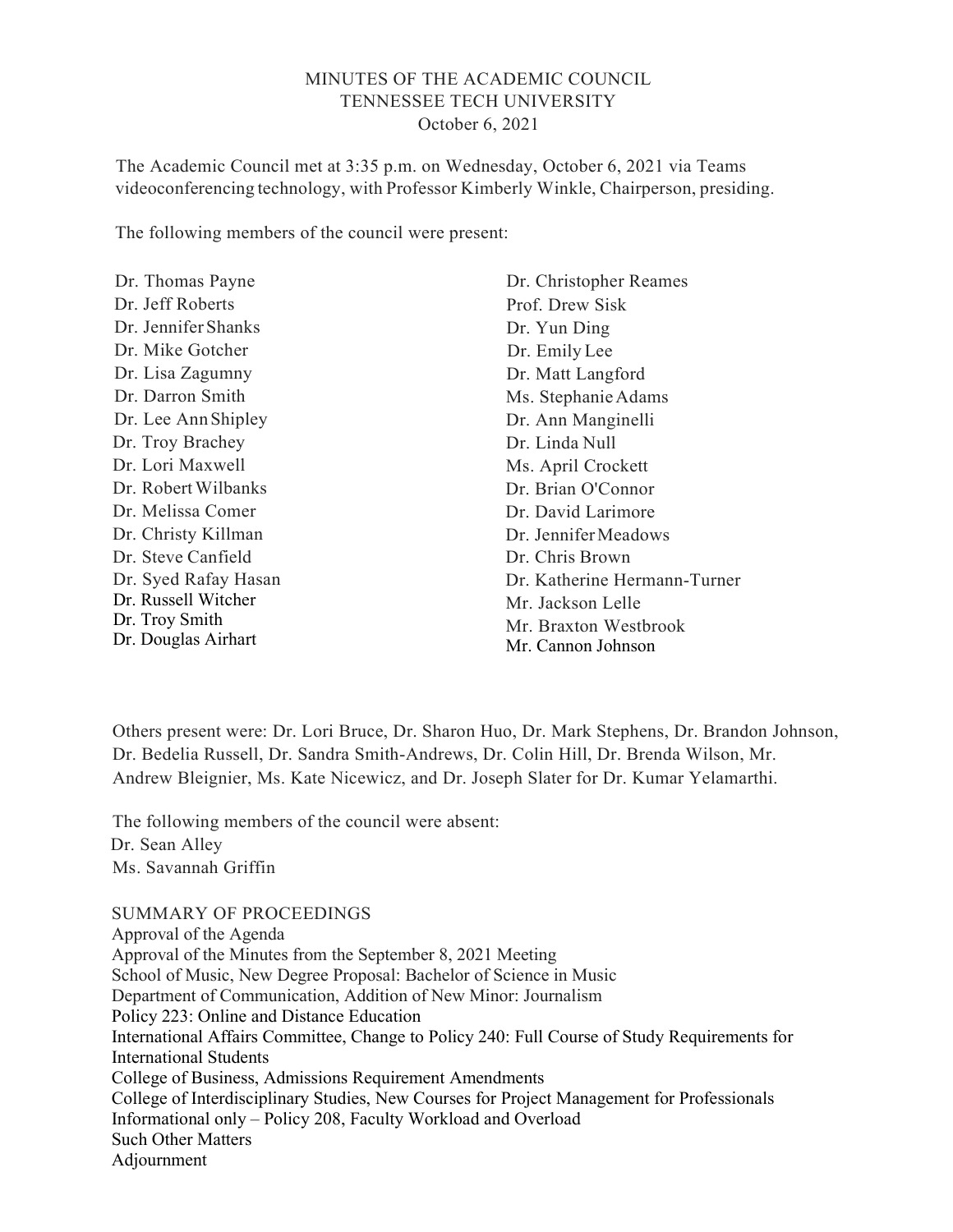### PROCEEDINGS

### Approval of the Agenda

Dr. Lisa Zagumny MOVED approval and Mr. Darron Smith SECONDED. APPROVED unanimously.

### Approval of the minutes from the September 8, 2021 Meeting

Dr. Lisa Zagumny MOVED approval and Dr. Darron Smith SECONDED. APPROVED unanimously.

#### School of Music, New Degree Proposal: Bachelor of Science in Music

Dr. Colin Hill stated that the Tennessee Tech School of Music currently offers Bachelor's degrees in music education and music performance, as well as four minors: music history, music performance, music technology, and music theory & composition. While these degree programs continue to be successful, there is a growing need for a new program that provides students with greater curricular flexibility, broader content, and training for careers that don't fit the traditional models of music education and performance. The purpose of this program is to broaden the educational opportunities and graduation pathways for students seeking an accredited degree in music. After minimal discussion, Dr. Lisa Zagumny MOVED approval and Dr. Darron Smith SECONDED. APPROVED unanimously.

### Department of Communication, Addition of New Minor: Journalism

Dr. Brenda Wilson stated that students have inquired about a Journalism minor for some time. Journalism faculty agree that a journalism minor is needed to meet this need and to join with Communication and Event Planning within the Communication Department in offering a minor. After minimal discussion, Dr. Lisa Zagumny MOVED approval and Dr. Darron Smith SECONDED. APPROVED unanimously.

# Policy 223: Online and Distance Education

Dr. Bedelia Russell stated that the mission of online and distance education at Tennessee Tech is to support the vision and mission of the university by utilizing technology, instructional technology, and remote locations to provide accessible and effective learning opportunities for those students who choose to pursue their education through online and distance education. A friendly amendment was made to include tutoring and subject to program review. Dr. Lisa Zagumny MOVED approval and Dr. Darron Smith SECONDED. APPROVED unanimously.

### International Affairs Committee, Change to Policy 240: Full Course of Study Requirements for International Students

Mr. Andrew Bleignier stated that per the student exchange visitor program, which is an office under United States customs and enforcement and immigration and customs enforcement regulations, students in F-1 or J-1 status must meet specific enrollment criteria each semester to meet the immigration policy on international students maintaining full-time status. After minimal discussion, Dr. Lisa Zagumny MOVED approval and Dr. Darron Smith SECONDED. APPROVED unanimously.

#### College of Business, Admissions Requirement Amendments

Ms. Kate Nicewicz stated that effective immediately for all admissions for the Spring of 2022 and beyond, GMAT/GRE admissions exams will be waived for all students who have earned an undergraduate GPA of 3.0 overall, or better. GMAT/GRE admission exams will also be waived for Tennessee Tech students who have earned an undergraduate GPA of 2.8 or better, overall. For non-Tech students with a GPA of less than 3.0, and Tech students with a GPA of less than 2.8, a GMAT or GRE will be required as part of the current MBA admissions matrix requirements. After minimal discussion, Dr. Lisa Zagumny MOVED approval and Dr. Darron Smith SECONDED. APPROVED unanimously.